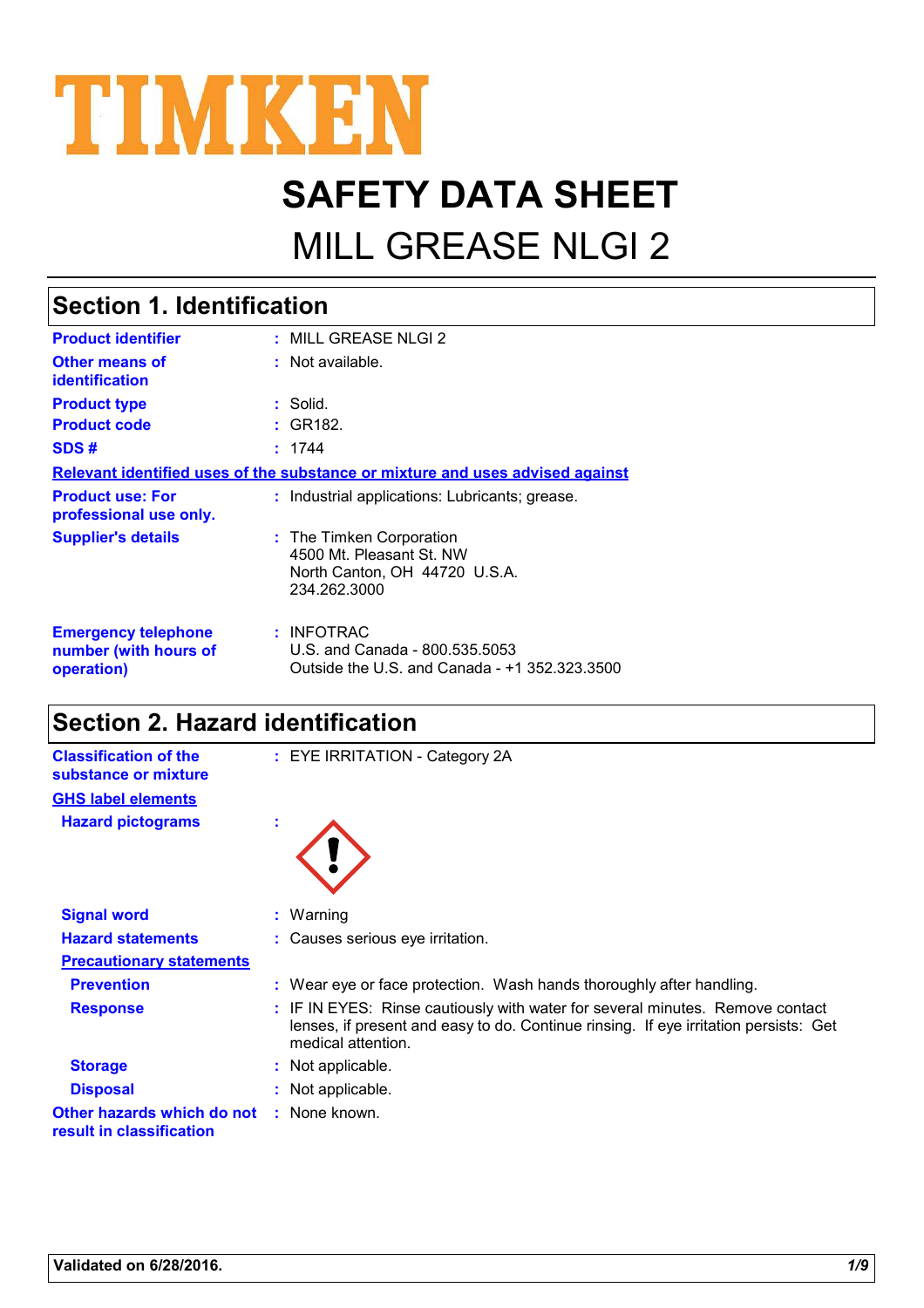### **Section 3. Composition/information on ingredients**

| Substance/mixture     | : Mixture          |
|-----------------------|--------------------|
| <b>Other means of</b> | $:$ Not available. |
| <i>identification</i> |                    |

#### **CAS number/other identifiers**

| <b>Ingredient name</b>           | $%$ (w/w) | <b>CAS number</b> |
|----------------------------------|-----------|-------------------|
| calcium dodecylbenzenesulphonate | 1-5       | 26264-06-2        |

**There are no additional ingredients present which, within the current knowledge of the supplier and in the concentrations applicable, are classified as hazardous to health or the environment and hence require reporting in this section.**

**Occupational exposure limits, if available, are listed in Section 8.**

### **Section 4. First-aid measures**

#### **Description of necessary first aid measures**

| <b>Eye contact</b>                                 | : Immediately flush eyes with plenty of water, occasionally lifting the upper and lower<br>eyelids. Check for and remove any contact lenses. Continue to rinse for at least 10<br>minutes. Get medical attention.                                                                                                                                                                                                                                                                                                                                                                                                                                                                                                                                                                                                          |
|----------------------------------------------------|----------------------------------------------------------------------------------------------------------------------------------------------------------------------------------------------------------------------------------------------------------------------------------------------------------------------------------------------------------------------------------------------------------------------------------------------------------------------------------------------------------------------------------------------------------------------------------------------------------------------------------------------------------------------------------------------------------------------------------------------------------------------------------------------------------------------------|
| <b>Inhalation</b>                                  | Remove victim to fresh air and keep at rest in a position comfortable for breathing.<br>If not breathing, if breathing is irregular or if respiratory arrest occurs, provide<br>artificial respiration or oxygen by trained personnel. It may be dangerous to the<br>person providing aid to give mouth-to-mouth resuscitation. Get medical attention if<br>adverse health effects persist or are severe. If unconscious, place in recovery<br>position and get medical attention immediately. Maintain an open airway. Loosen<br>tight clothing such as a collar, tie, belt or waistband.                                                                                                                                                                                                                                 |
| <b>Skin contact</b>                                | Flush contaminated skin with plenty of water. Remove contaminated clothing and<br>shoes. Get medical attention if symptoms occur. Wash clothing before reuse.<br>Clean shoes thoroughly before reuse.                                                                                                                                                                                                                                                                                                                                                                                                                                                                                                                                                                                                                      |
| <b>Ingestion</b>                                   | Wash out mouth with water. Remove dentures if any. Remove victim to fresh air<br>and keep at rest in a position comfortable for breathing. If material has been<br>swallowed and the exposed person is conscious, give small quantities of water to<br>drink. Stop if the exposed person feels sick as vomiting may be dangerous. Do not<br>induce vomiting unless directed to do so by medical personnel. If vomiting occurs,<br>the head should be kept low so that vomit does not enter the lungs. Get medical<br>attention if adverse health effects persist or are severe. Never give anything by<br>mouth to an unconscious person. If unconscious, place in recovery position and get<br>medical attention immediately. Maintain an open airway. Loosen tight clothing such<br>as a collar, tie, belt or waistband. |
| Most important symptoms/effects, acute and delayed |                                                                                                                                                                                                                                                                                                                                                                                                                                                                                                                                                                                                                                                                                                                                                                                                                            |
| <b>Potential acute health effects</b>              |                                                                                                                                                                                                                                                                                                                                                                                                                                                                                                                                                                                                                                                                                                                                                                                                                            |
| <b>Eye contact</b>                                 | : Causes serious eye irritation.                                                                                                                                                                                                                                                                                                                                                                                                                                                                                                                                                                                                                                                                                                                                                                                           |
| <b>Inhalation</b>                                  | : No known significant effects or critical hazards.                                                                                                                                                                                                                                                                                                                                                                                                                                                                                                                                                                                                                                                                                                                                                                        |
| <b>Skin contact</b>                                | : No known significant effects or critical hazards.                                                                                                                                                                                                                                                                                                                                                                                                                                                                                                                                                                                                                                                                                                                                                                        |
| <b>Ingestion</b>                                   | : No known significant effects or critical hazards.                                                                                                                                                                                                                                                                                                                                                                                                                                                                                                                                                                                                                                                                                                                                                                        |
| Over-exposure signs/symptoms                       |                                                                                                                                                                                                                                                                                                                                                                                                                                                                                                                                                                                                                                                                                                                                                                                                                            |
| <b>Eye contact</b>                                 | : Adverse symptoms may include the following:<br>pain or irritation<br>watering<br>redness                                                                                                                                                                                                                                                                                                                                                                                                                                                                                                                                                                                                                                                                                                                                 |
| <b>Inhalation</b>                                  | : No specific data.                                                                                                                                                                                                                                                                                                                                                                                                                                                                                                                                                                                                                                                                                                                                                                                                        |
| <b>Skin contact</b>                                | : No specific data.                                                                                                                                                                                                                                                                                                                                                                                                                                                                                                                                                                                                                                                                                                                                                                                                        |
| <b>Ingestion</b>                                   | : No specific data.                                                                                                                                                                                                                                                                                                                                                                                                                                                                                                                                                                                                                                                                                                                                                                                                        |
|                                                    | <u>Indication of immediate medical attention and special treatment needed, if necessary</u>                                                                                                                                                                                                                                                                                                                                                                                                                                                                                                                                                                                                                                                                                                                                |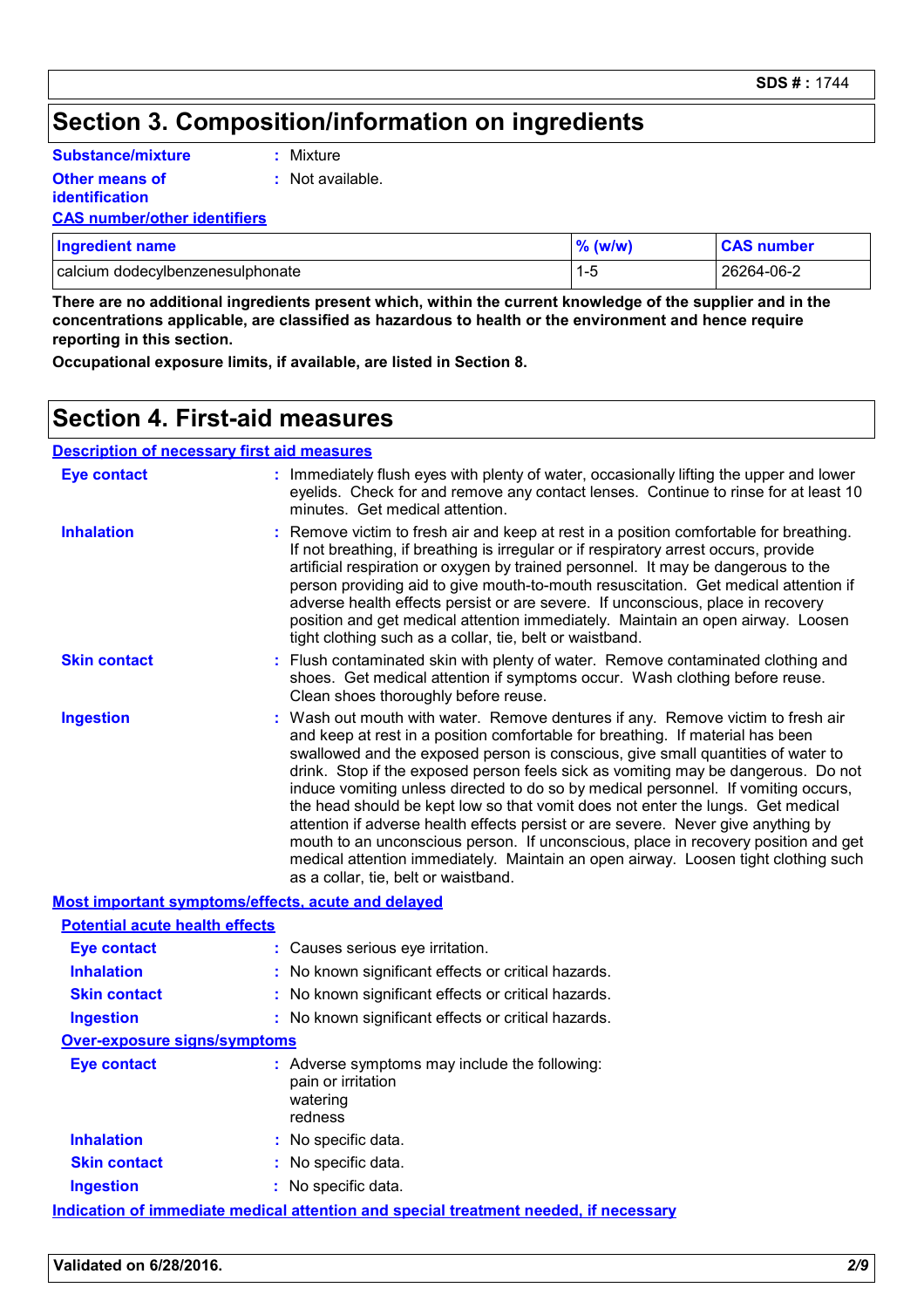### **Section 4. First-aid measures**

| <b>Notes to physician</b> | Treat symptomatically. Contact poison treatment specialist immediately if large |
|---------------------------|---------------------------------------------------------------------------------|
|                           | quantities have been ingested or inhaled.                                       |

- **Specific treatments :** No specific treatment.
- **Protection of first-aiders** : No action shall be taken involving any personal risk or without suitable training. It may be dangerous to the person providing aid to give mouth-to-mouth resuscitation.

**See toxicological information (Section 11)**

### **Section 5. Fire-fighting measures**

| <b>Extinguishing media</b>                               |                                                                                                                                                                                                     |
|----------------------------------------------------------|-----------------------------------------------------------------------------------------------------------------------------------------------------------------------------------------------------|
| <b>Suitable extinguishing</b><br>media                   | : Use an extinguishing agent suitable for the surrounding fire.                                                                                                                                     |
| <b>Unsuitable extinguishing</b><br>media                 | : None known.                                                                                                                                                                                       |
| <b>Specific hazards arising</b><br>from the chemical     | : No specific fire or explosion hazard.                                                                                                                                                             |
| <b>Hazardous thermal</b><br>decomposition products       | : Decomposition products may include the following materials:<br>carbon dioxide<br>carbon monoxide<br>sulfur oxides<br>metal oxide/oxides                                                           |
| <b>Special protective actions</b><br>for fire-fighters   | : Promptly isolate the scene by removing all persons from the vicinity of the incident if<br>there is a fire. No action shall be taken involving any personal risk or without<br>suitable training. |
| <b>Special protective</b><br>equipment for fire-fighters | : Fire-fighters should wear appropriate protective equipment and self-contained<br>breathing apparatus (SCBA) with a full face-piece operated in positive pressure<br>mode.                         |

### **Section 6. Accidental release measures**

|                                                              | <b>Personal precautions, protective equipment and emergency procedures</b>                                                                                                                                                                                                                                                                                                                                                                         |
|--------------------------------------------------------------|----------------------------------------------------------------------------------------------------------------------------------------------------------------------------------------------------------------------------------------------------------------------------------------------------------------------------------------------------------------------------------------------------------------------------------------------------|
| For non-emergency<br>personnel                               | : No action shall be taken involving any personal risk or without suitable training.<br>Evacuate surrounding areas. Keep unnecessary and unprotected personnel from<br>entering. Do not touch or walk through spilled material. Provide adequate<br>ventilation. Wear appropriate respirator when ventilation is inadequate. Put on<br>appropriate personal protective equipment.                                                                  |
|                                                              | For emergency responders : If specialized clothing is required to deal with the spillage, take note of any<br>information in Section 8 on suitable and unsuitable materials. See also the<br>information in "For non-emergency personnel".                                                                                                                                                                                                         |
| <b>Environmental precautions</b>                             | : Avoid dispersal of spilled material and runoff and contact with soil, waterways,<br>drains and sewers. Inform the relevant authorities if the product has caused<br>environmental pollution (sewers, waterways, soil or air).                                                                                                                                                                                                                    |
| <b>Methods and materials for containment and cleaning up</b> |                                                                                                                                                                                                                                                                                                                                                                                                                                                    |
| <b>Small spill</b>                                           | : Move containers from spill area. Avoid dust generation. Using a vacuum with<br>HEPA filter will reduce dust dispersal. Place spilled material in a designated,<br>labeled waste container. Dispose of via a licensed waste disposal contractor.                                                                                                                                                                                                  |
| Large spill                                                  | : Move containers from spill area. Approach release from upwind. Prevent entry into<br>sewers, water courses, basements or confined areas. Avoid dust generation. Do<br>not dry sweep. Vacuum dust with equipment fitted with a HEPA filter and place in a<br>closed, labeled waste container. Dispose of via a licensed waste disposal<br>contractor. Note: see Section 1 for emergency contact information and Section 13<br>for waste disposal. |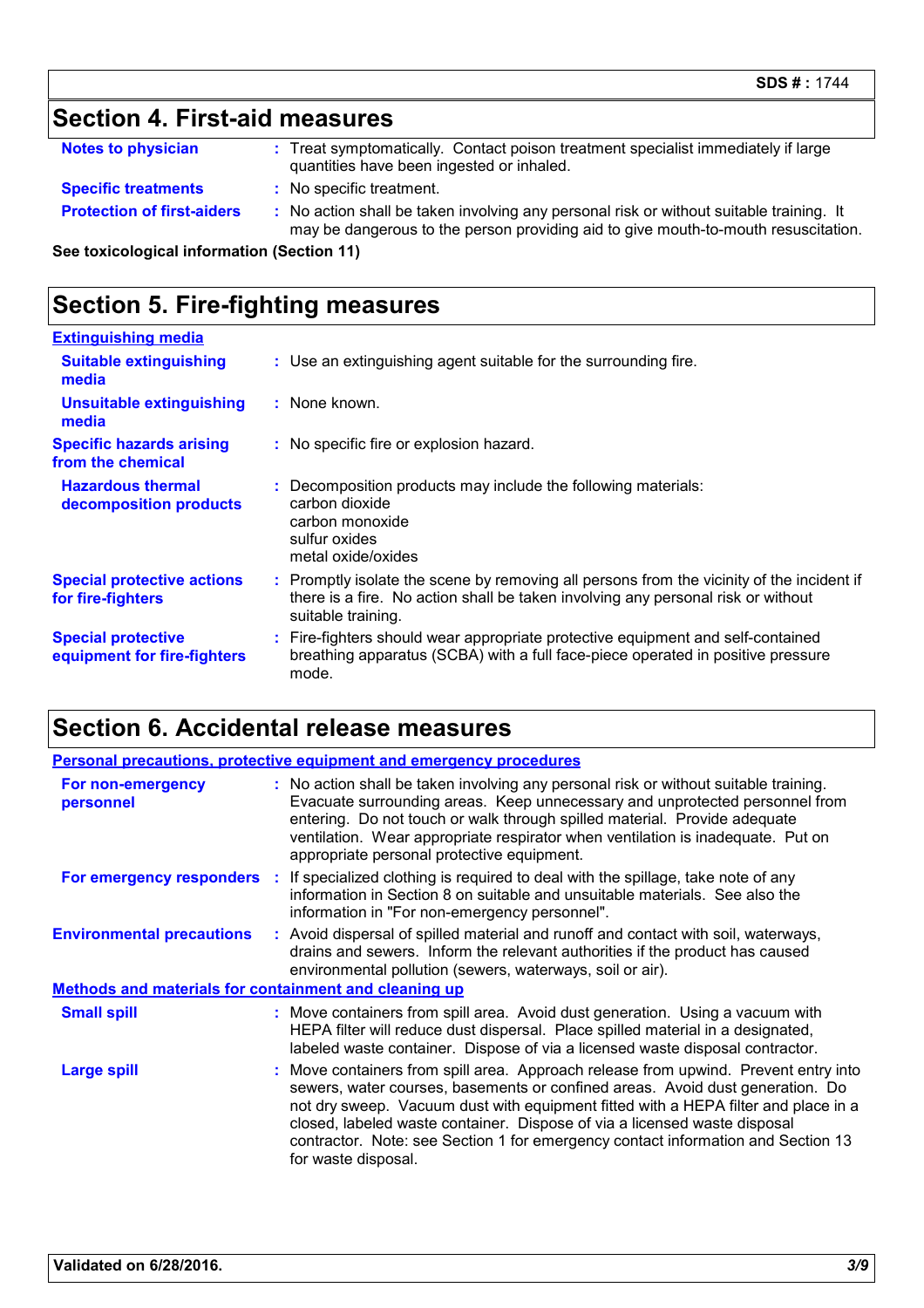### **Section 7. Handling and storage**

#### **Precautions for safe handling**

| <b>Protective measures</b>                                                       | : Put on appropriate personal protective equipment (see Section 8). Do not ingest.<br>Avoid contact with eyes, skin and clothing. Keep in the original container or an<br>approved alternative made from a compatible material, kept tightly closed when not<br>in use. Empty containers retain product residue and can be hazardous. Do not<br>reuse container.                                                                                                                                              |
|----------------------------------------------------------------------------------|---------------------------------------------------------------------------------------------------------------------------------------------------------------------------------------------------------------------------------------------------------------------------------------------------------------------------------------------------------------------------------------------------------------------------------------------------------------------------------------------------------------|
| <b>Advice on general</b><br>occupational hygiene                                 | : Eating, drinking and smoking should be prohibited in areas where this material is<br>handled, stored and processed. Workers should wash hands and face before<br>eating, drinking and smoking. Remove contaminated clothing and protective<br>equipment before entering eating areas. See also Section 8 for additional<br>information on hygiene measures.                                                                                                                                                 |
| <b>Conditions for safe storage,</b><br>including any<br><b>incompatibilities</b> | : Store in accordance with local regulations. Store in original container protected<br>from direct sunlight in a dry, cool and well-ventilated area, away from incompatible<br>materials (see Section 10) and food and drink. Keep container tightly closed and<br>sealed until ready for use. Containers that have been opened must be carefully<br>resealed and kept upright to prevent leakage. Do not store in unlabeled containers.<br>Use appropriate containment to avoid environmental contamination. |

### **Section 8. Exposure controls/personal protection**

| <b>Control parameters</b>                         |                                                                                                                                                                                                                                                                                                                                                                                                                                                                                                                                                                                                                           |
|---------------------------------------------------|---------------------------------------------------------------------------------------------------------------------------------------------------------------------------------------------------------------------------------------------------------------------------------------------------------------------------------------------------------------------------------------------------------------------------------------------------------------------------------------------------------------------------------------------------------------------------------------------------------------------------|
| <b>Occupational exposure limits</b>               |                                                                                                                                                                                                                                                                                                                                                                                                                                                                                                                                                                                                                           |
| None.                                             |                                                                                                                                                                                                                                                                                                                                                                                                                                                                                                                                                                                                                           |
| <b>Appropriate engineering</b><br><b>controls</b> | : Good general ventilation should be sufficient to control worker exposure to airborne<br>contaminants.                                                                                                                                                                                                                                                                                                                                                                                                                                                                                                                   |
| <b>Environmental exposure</b><br><b>controls</b>  | Emissions from ventilation or work process equipment should be checked to ensure<br>they comply with the requirements of environmental protection legislation. In some<br>cases, fume scrubbers, filters or engineering modifications to the process<br>equipment will be necessary to reduce emissions to acceptable levels.                                                                                                                                                                                                                                                                                             |
| <b>Individual protection measures</b>             |                                                                                                                                                                                                                                                                                                                                                                                                                                                                                                                                                                                                                           |
| <b>Hygiene measures</b>                           | : Wash hands, forearms and face thoroughly after handling chemical products, before<br>eating, smoking and using the lavatory and at the end of the working period.<br>Appropriate techniques should be used to remove potentially contaminated clothing.<br>Wash contaminated clothing before reusing. Ensure that eyewash stations and<br>safety showers are close to the workstation location.                                                                                                                                                                                                                         |
| <b>Eye/face protection</b>                        | : Safety eyewear complying with an approved standard should be used when a risk<br>assessment indicates this is necessary to avoid exposure to liquid splashes, mists,<br>gases or dusts. If contact is possible, the following protection should be worn,<br>unless the assessment indicates a higher degree of protection: chemical splash<br>goggles.                                                                                                                                                                                                                                                                  |
| <b>Skin protection</b>                            |                                                                                                                                                                                                                                                                                                                                                                                                                                                                                                                                                                                                                           |
| <b>Hand protection</b>                            | : Chemical-resistant, impervious gloves complying with an approved standard should<br>be worn at all times when handling chemical products if a risk assessment indicates<br>this is necessary. Considering the parameters specified by the glove manufacturer,<br>check during use that the gloves are still retaining their protective properties. It<br>should be noted that the time to breakthrough for any glove material may be<br>different for different glove manufacturers. In the case of mixtures, consisting of<br>several substances, the protection time of the gloves cannot be accurately<br>estimated. |
| <b>Body protection</b>                            | Personal protective equipment for the body should be selected based on the task<br>being performed and the risks involved and should be approved by a specialist<br>before handling this product.                                                                                                                                                                                                                                                                                                                                                                                                                         |
| <b>Other skin protection</b>                      | Appropriate footwear and any additional skin protection measures should be<br>selected based on the task being performed and the risks involved and should be<br>approved by a specialist before handling this product.                                                                                                                                                                                                                                                                                                                                                                                                   |
|                                                   |                                                                                                                                                                                                                                                                                                                                                                                                                                                                                                                                                                                                                           |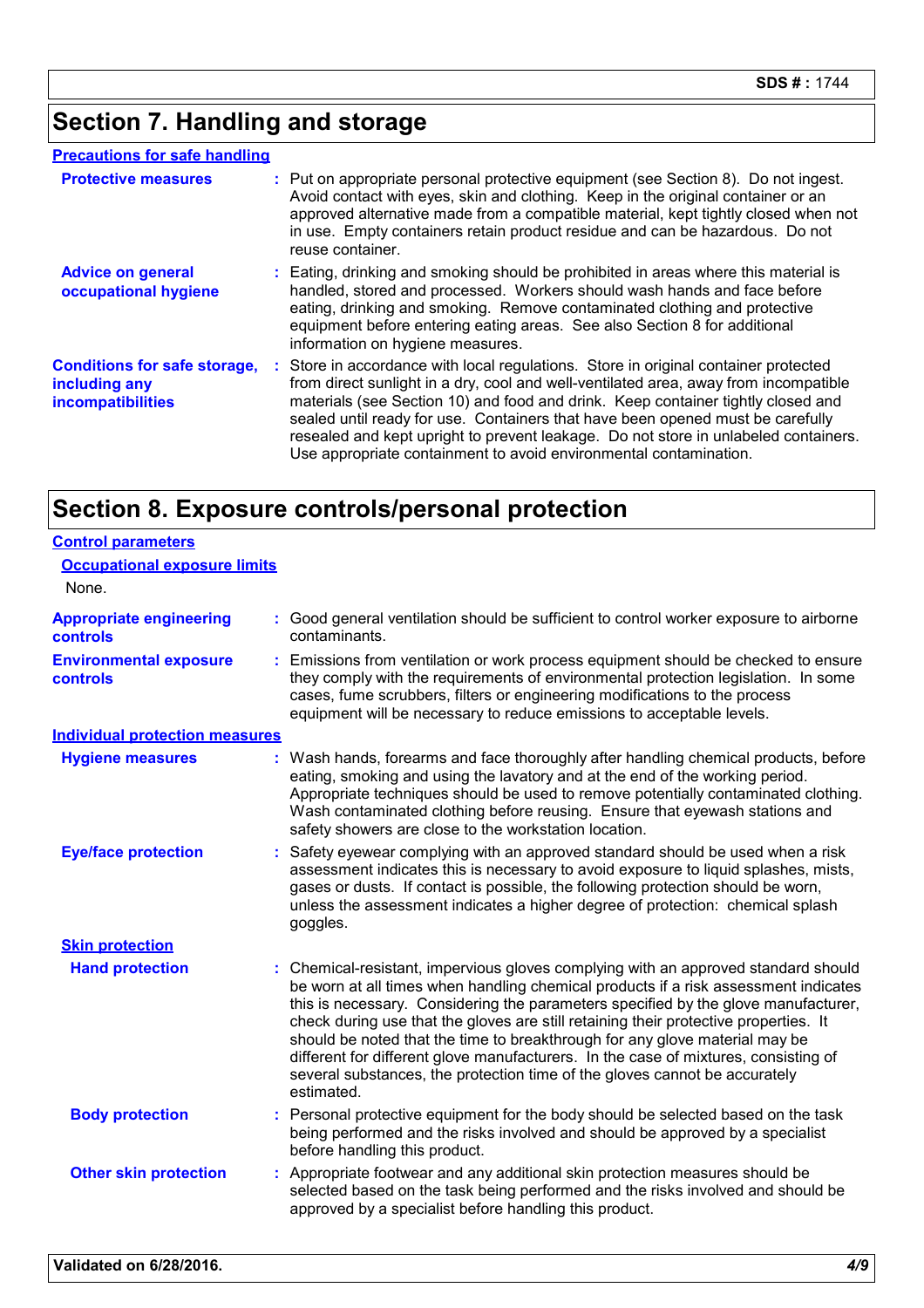### **Section 8. Exposure controls/personal protection**

**Respiratory protection :**

Based on the hazard and potential for exposure, select a respirator that meets the appropriate standard or certification. Respirators must be used according to a respiratory protection program to ensure proper fitting, training, and other important aspects of use.

### **Section 9. Physical and chemical properties**

| <b>Appearance</b>                                 |                                                                                                                             |
|---------------------------------------------------|-----------------------------------------------------------------------------------------------------------------------------|
| <b>Physical state</b>                             | : Solid. [grease]                                                                                                           |
| <b>Color</b>                                      | Tan.                                                                                                                        |
| Odor                                              | Mild. Petroleum oil                                                                                                         |
| <b>Odor threshold</b>                             | : Not available.                                                                                                            |
| pH                                                | Not applicable.                                                                                                             |
| <b>Melting point</b>                              | : Not available.                                                                                                            |
| <b>Boiling point</b>                              | : Not available.                                                                                                            |
| <b>Flash point</b>                                | : Not available.                                                                                                            |
| <b>Evaporation rate</b>                           | : Not available.                                                                                                            |
| <b>Flammability (solid, gas)</b>                  | : Flammable in the presence of the following materials or conditions: open flames,<br>sparks and static discharge and heat. |
| Lower and upper explosive<br>(flammable) limits   | : Not available.                                                                                                            |
| <b>Vapor pressure</b>                             | : Not available.                                                                                                            |
| <b>Vapor density</b>                              | : Not available.                                                                                                            |
| <b>Relative density</b>                           | $: 0.96$ g/cm <sup>3</sup>                                                                                                  |
| <b>Solubility</b>                                 | Insoluble in the following materials: cold water.                                                                           |
| <b>Partition coefficient: n-</b><br>octanol/water | : Not available.                                                                                                            |
| <b>Auto-ignition temperature</b>                  | : Not available.                                                                                                            |
| <b>Decomposition temperature</b>                  | : Not available.                                                                                                            |
| <b>Viscosity</b>                                  | : Kinematic (40°C (104°F)): >0.21 cm <sup>2</sup> /s (>21 cSt)                                                              |

### **Section 10. Stability and reactivity**

| <b>Reactivity</b><br><b>Chemical stability</b><br><b>Possibility of hazardous</b><br>reactions | : No specific test data related to reactivity available for this product or its ingredients.<br>: The product is stable.<br>: Under normal conditions of storage and use, hazardous reactions will not occur. |
|------------------------------------------------------------------------------------------------|---------------------------------------------------------------------------------------------------------------------------------------------------------------------------------------------------------------|
| <b>Conditions to avoid</b>                                                                     | : No specific data.                                                                                                                                                                                           |
| <b>Incompatible materials</b>                                                                  | : No specific data.                                                                                                                                                                                           |
| <b>Hazardous decomposition</b>                                                                 | : Under normal conditions of storage and use, hazardous decomposition products                                                                                                                                |
| products                                                                                       | should not be produced.                                                                                                                                                                                       |

### **Section 11. Toxicological information**

#### **Information on toxicological effects**

| <b>Acute toxicity</b> |  |  |  |  |  |
|-----------------------|--|--|--|--|--|
|                       |  |  |  |  |  |

| <b>Product/ingredient name</b>      | <b>Result</b>                                       | <b>Species</b> | <b>Dose</b> | <b>Exposure</b> |
|-------------------------------------|-----------------------------------------------------|----------------|-------------|-----------------|
| calcium<br>dodecylbenzenesulphonate | LD50 Oral                                           | Rat            | 1300 mg/kg  |                 |
| <b>Conclusion/Summary</b>           | : No known significant effects or critical hazards. |                |             |                 |

#### **Validated on 6/28/2016.** *5/9*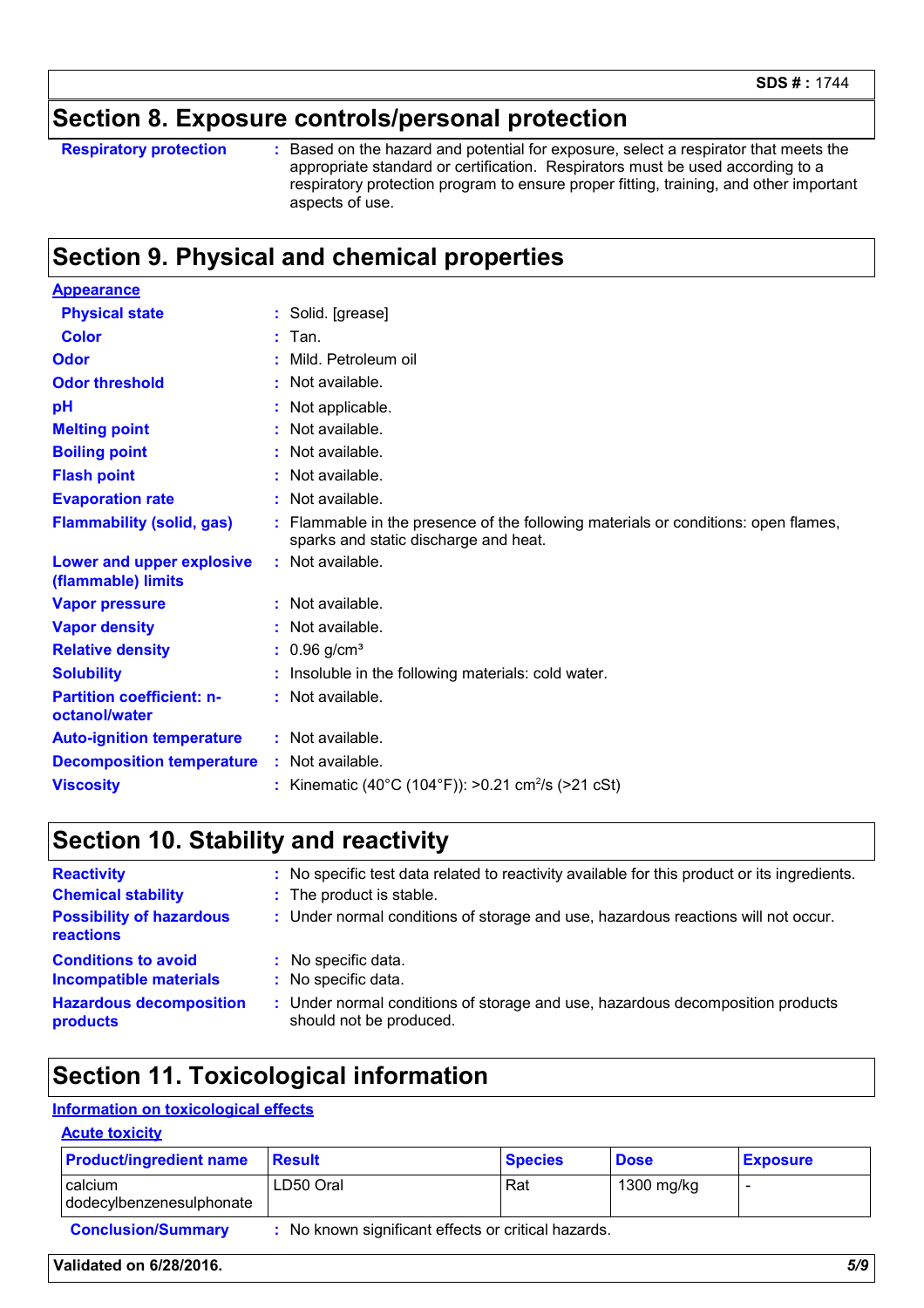### **Section 11. Toxicological information**

### **Irritation/Corrosion**

Not available.

| Validated on 6/28/2016.                                     | 6/9                                                                                                                          |
|-------------------------------------------------------------|------------------------------------------------------------------------------------------------------------------------------|
| <b>Potential delayed effects</b>                            | : Not available.                                                                                                             |
| <b>Potential immediate</b><br>effects                       | : Not available.                                                                                                             |
| <b>Short term exposure</b>                                  |                                                                                                                              |
|                                                             | Delayed and immediate effects and also chronic effects from short and long term exposure                                     |
| <b>Ingestion</b>                                            | : No specific data.                                                                                                          |
| <b>Skin contact</b>                                         | No specific data.                                                                                                            |
| <b>Inhalation</b>                                           | No specific data.                                                                                                            |
|                                                             | pain or irritation<br>watering<br>redness                                                                                    |
| <b>Eye contact</b>                                          | : Adverse symptoms may include the following:                                                                                |
|                                                             | <b>Symptoms related to the physical, chemical and toxicological characteristics</b>                                          |
| <b>Ingestion</b>                                            | : No known significant effects or critical hazards.                                                                          |
| <b>Skin contact</b>                                         | No known significant effects or critical hazards.                                                                            |
| <b>Inhalation</b>                                           | : No known significant effects or critical hazards.                                                                          |
| <b>Eye contact</b>                                          | : Causes serious eye irritation.                                                                                             |
| routes of exposure<br><b>Potential acute health effects</b> |                                                                                                                              |
| <b>Information on the likely</b>                            | : Routes of entry anticipated: Oral, Dermal.                                                                                 |
| <b>Aspiration hazard</b><br>Not available.                  |                                                                                                                              |
| Not available.                                              |                                                                                                                              |
| <b>Specific target organ toxicity (repeated exposure)</b>   |                                                                                                                              |
| Not available.                                              |                                                                                                                              |
| <b>Specific target organ toxicity (single exposure)</b>     |                                                                                                                              |
| <b>Conclusion/Summary</b>                                   | : There are no data available on the mixture itself. Teratogenicity not suspected for<br>humans.                             |
| <b>Teratogenicity</b>                                       |                                                                                                                              |
| <b>Conclusion/Summary</b>                                   | : There are no data available on the mixture itself. Not considered to be dangerous to<br>humans, according to our database. |
| <b>Reproductive toxicity</b>                                |                                                                                                                              |
| <b>Conclusion/Summary</b>                                   | : There are no data available on the mixture itself. Carcinogenicity not suspected for<br>humans.                            |
| <b>Carcinogenicity</b>                                      |                                                                                                                              |
| <b>Conclusion/Summary</b>                                   | : There are no data available on the mixture itself. Mutagenicity not suspected for<br>humans.                               |
| <b>Mutagenicity</b>                                         |                                                                                                                              |
| <b>Respiratory</b>                                          | : Sensitization not suspected for humans.                                                                                    |
| <b>Skin</b>                                                 | : No known significant effects or critical hazards.                                                                          |
| <b>Conclusion/Summary</b>                                   |                                                                                                                              |
| <b>Sensitization</b>                                        |                                                                                                                              |
| <b>Respiratory</b>                                          | : No known significant effects or critical hazards.                                                                          |
| <b>Skin</b><br><b>Eyes</b>                                  | : No known significant effects or critical hazards.<br>: Causes eye irritation.                                              |
| <b>Conclusion/Summary</b>                                   |                                                                                                                              |
|                                                             |                                                                                                                              |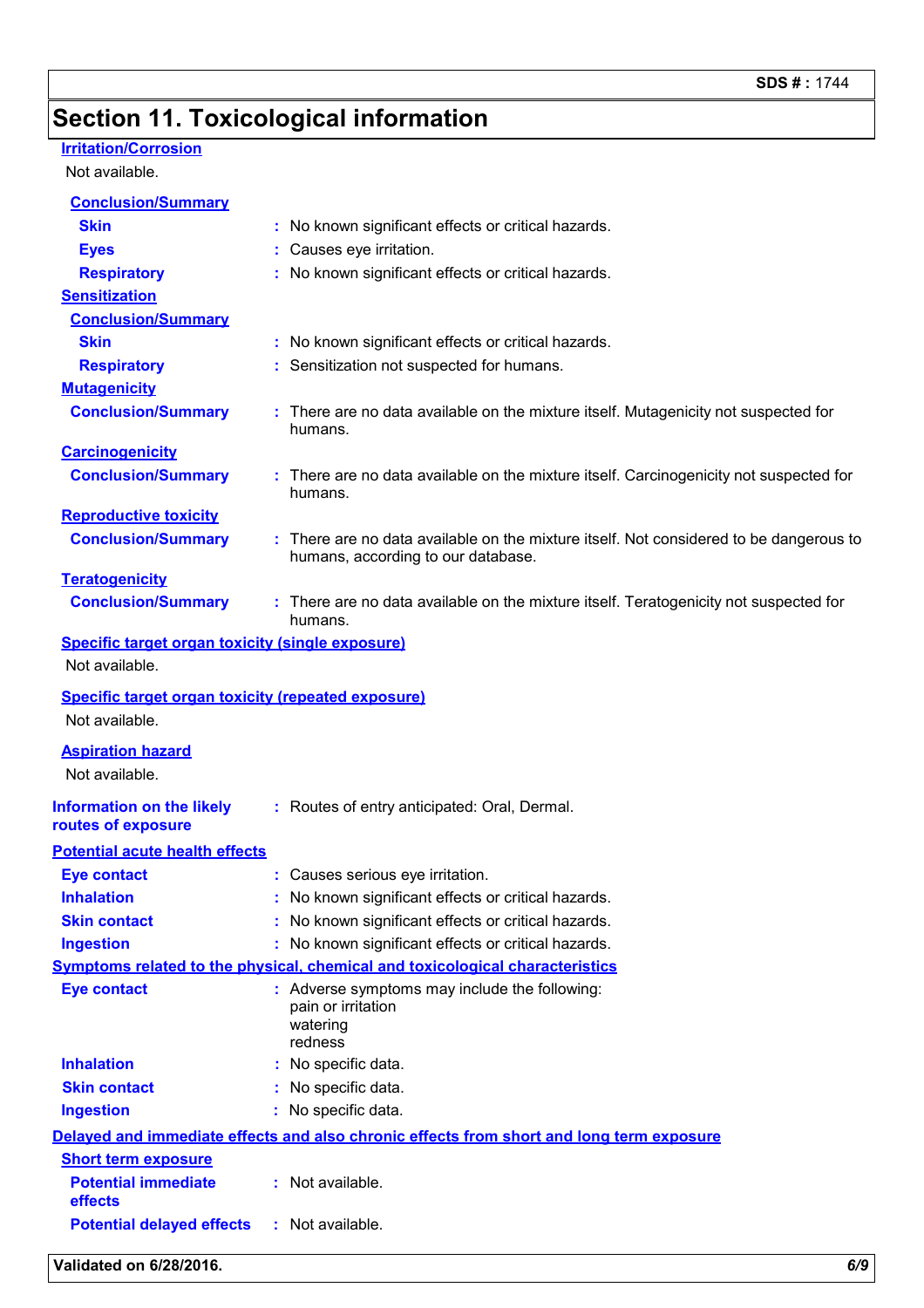### **Section 11. Toxicological information**

| Long term exposure                      |                                                     |                  |  |  |
|-----------------------------------------|-----------------------------------------------------|------------------|--|--|
| <b>Potential immediate</b><br>effects   | $:$ Not available.                                  |                  |  |  |
| <b>Potential delayed effects</b>        | $:$ Not available.                                  |                  |  |  |
| <b>Potential chronic health effects</b> |                                                     |                  |  |  |
| <b>Conclusion/Summary</b>               | : No known significant effects or critical hazards. |                  |  |  |
| <b>General</b>                          | No known significant effects or critical hazards.   |                  |  |  |
| <b>Carcinogenicity</b>                  | : No known significant effects or critical hazards. |                  |  |  |
| <b>Mutagenicity</b>                     | : No known significant effects or critical hazards. |                  |  |  |
| <b>Teratogenicity</b>                   | No known significant effects or critical hazards.   |                  |  |  |
| <b>Developmental effects</b>            | No known significant effects or critical hazards.   |                  |  |  |
| <b>Fertility effects</b>                | No known significant effects or critical hazards.   |                  |  |  |
| <b>Numerical measures of toxicity</b>   |                                                     |                  |  |  |
| <b>Acute toxicity estimates</b>         |                                                     |                  |  |  |
| <b>Route</b>                            |                                                     | <b>ATE value</b> |  |  |
| Oral                                    |                                                     | 65000 mg/kg      |  |  |

### **Section 12. Ecological information**

#### **Toxicity**

Not available.

#### **Conclusion/Summary :** There are no data available on the mixture itself.

#### **Persistence and degradability**

**Conclusion/Summary :** Not readily biodegradable.

| <b>Product/ingredient name</b> | <b>Aquatic half-life</b> | <b>Photolysis</b> | Biodegradability |
|--------------------------------|--------------------------|-------------------|------------------|
| MILL GREASE NLGI 2             |                          |                   | Not readily      |

#### **Bioaccumulative potential**

Not available.

#### **Mobility in soil**

| <b>Soil/water partition</b><br>coefficient (K <sub>oc</sub> ) | : Not available.                                    |  |
|---------------------------------------------------------------|-----------------------------------------------------|--|
| <b>Other adverse effects</b>                                  | : No known significant effects or critical hazards. |  |

### **Section 13. Disposal considerations**

The generation of waste should be avoided or minimized wherever possible. Disposal of this product, solutions and any by-products should at all times comply with the requirements of environmental protection and waste disposal legislation and any regional local authority requirements. Dispose of surplus and nonrecyclable products via a licensed waste disposal contractor. Waste should not be disposed of untreated to the sewer unless fully compliant with the requirements of all authorities with jurisdiction. Waste packaging should be recycled. Incineration or landfill should only be considered when recycling is not feasible. This material and its container must be disposed of in a safe way. Care should be taken when handling emptied containers that have not been cleaned or rinsed out. Empty containers or liners may retain some product residues. Avoid dispersal of spilled material and runoff and contact with soil, waterways, drains and sewers. **Disposal methods :**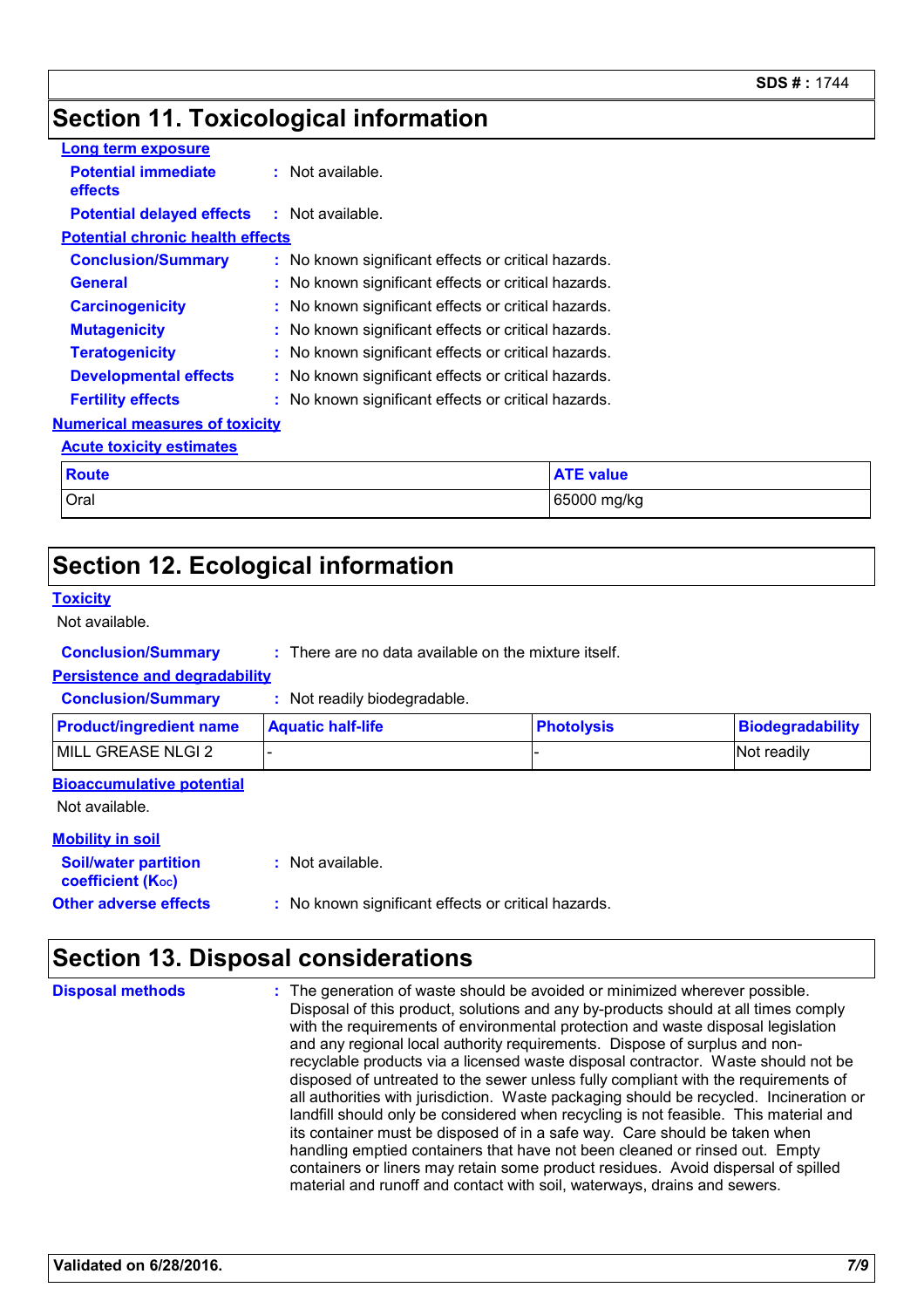### **Section 14. Transport information**

|                                      | <b>TDG</b><br><b>Classification</b> | <b>DOT</b><br><b>Classification</b> | <b>ADR/RID</b>           | <b>IMDG</b>              | <b>IATA</b>    |
|--------------------------------------|-------------------------------------|-------------------------------------|--------------------------|--------------------------|----------------|
| <b>UN number</b>                     | Not regulated.                      | Not regulated.                      | Not regulated.           | Not regulated.           | Not regulated. |
| <b>UN proper</b><br>shipping name    |                                     | $\overline{\phantom{0}}$            | ٠                        |                          |                |
| <b>Transport</b><br>hazard class(es) |                                     | $\overline{\phantom{0}}$            | $\overline{\phantom{0}}$ |                          |                |
| <b>Packing group</b>                 | $\qquad \qquad \blacksquare$        | $\overline{\phantom{0}}$            | $\overline{\phantom{a}}$ | $\overline{\phantom{0}}$ |                |
| <b>Environmental</b><br>hazards      | No.                                 | No.                                 | No.                      | No.                      | No.            |
| <b>Additional</b><br>information     |                                     | $\overline{\phantom{0}}$            | $\overline{\phantom{0}}$ |                          |                |

**Special precautions for user Transport within user's premises:** always transport in closed containers that are **:** upright and secure. Ensure that persons transporting the product know what to do in the event of an accident or spillage.

**Transport in bulk according to Annex II of MARPOL and the IBC Code :** Not available.

### **Section 15. Regulatory information**

#### **Canadian lists**

- **Canadian NPRI :** None of the components are listed.
- **CEPA Toxic substances :** None of the components are listed.
- 
- **Canada inventory :** All components are listed or exempted.

#### **International regulations**

|             |  |  | <b>Chemical Weapon Convention List Schedules I, II &amp; III Chemicals</b> |  |
|-------------|--|--|----------------------------------------------------------------------------|--|
| Not listed. |  |  |                                                                            |  |

#### **Montreal Protocol (Annexes A, B, C, E)**

Not listed.

**Stockholm Convention on Persistent Organic Pollutants**

Not listed.

### **Rotterdam Convention on Prior Inform Consent (PIC)**

Not listed.

#### **UNECE Aarhus Protocol on POPs and Heavy Metals**

Not listed.

#### **Inventory list**

| <b>Australia</b>   | : All components are listed or exempted. |
|--------------------|------------------------------------------|
| <b>China</b>       | : All components are listed or exempted. |
| <b>Europe</b>      | : All components are listed or exempted. |
| <b>Japan</b>       | : All components are listed or exempted. |
| <b>New Zealand</b> | : All components are listed or exempted. |
| <b>Philippines</b> | : Not determined.                        |

**Validated on 6/28/2016.** *8/9*